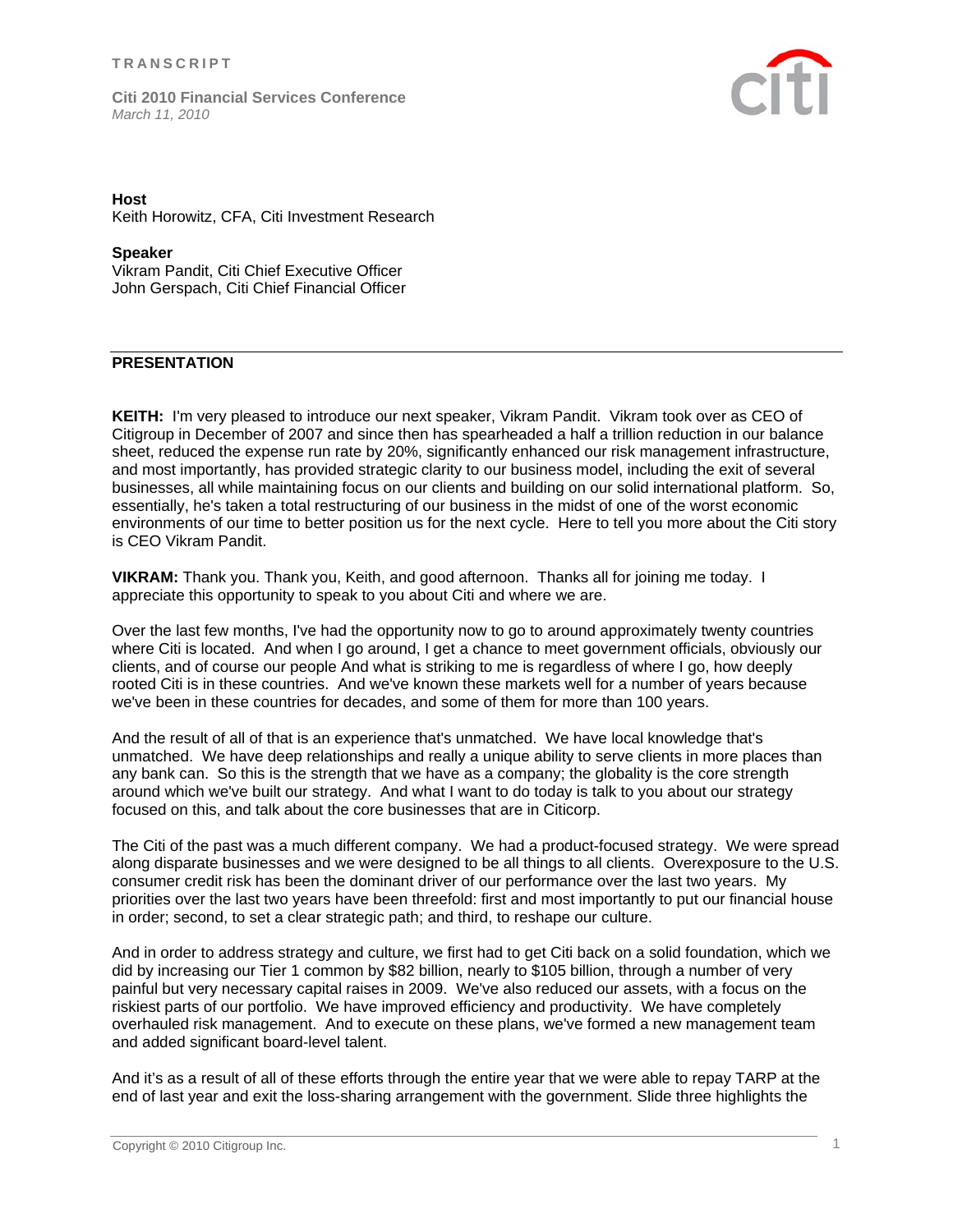

results of all those moves – capital and reserve levels. We ended 2009 with a Tier 1 common ratio of 9.6% or 8.2% pro forma for the adoption of FAS 166 in the first quarter. Our Tier 1 capital ratio grew to 11.7% or 10.3% on a pro forma basis. We continue to maintain a very strong reserve level of \$36 billion at year-end. And including the impact of FAS 166, pro forma reserves are now nearly \$50 billion or 6.6% of managed loans.

Slide four shows our progress on expense and asset reductions. Our quarterly expenses are down 20% from early 2008 and we continue to improve efficiency and productivity. These cost savings are a very important source of reinvestment dollars as we drive our growth in our core businesses. Assets are down significantly, by more than half a trillion dollars from their peak in 2007.

While we were putting our financial house in order, we also had to set a new strategy for Citi. The drivers of global economic growth are shifting towards the emerging markets as their growth increasingly decouples from that of the developed world. Growing wealth and increasing flows in these regions are driving the demand for banking services. At the same time, the shrinkage of wholesale funding markets underscores the importance of having local deposit bases around the world.

Other important trends we see are urbanization, technology-driven ubiquity, and the need for customized solutions. These trends underscore the growing opportunity to provide banking and technology services to the growing affluent population in key metropolitan areas around the world. So, it is our clear focus on clients, the ability to serve them globally, and the interconnectivity between our consumer and institutional businesses, that will drive Citi's future growth. That strategy is reflected in our Citicorp and Citi Holdings structures. Citicorp is our future, designed to leverage these key long-term trends and Citi's competitive strengths. Citicorp includes transaction services, Securities and Banking, and regional consumer banking. These businesses comprise nearly 60% of our total assets and close to 90% of our deposits at year-end, and generated nearly \$67 billion of managed revenues and \$14.7 billion of net income in 2009.

Citi Holdings, on the other hand, includes assets which are non-core to our franchise either because they are more product- rather than client driven, more dependent on wholesale funding, or represent non-core client segments. Today, Holdings has less than 30% of our assets but houses most of our consumer credit risk. Over the past year, we've spent a lot of time discussing Holdings and our progress in winding down this portfolio. At year-end, Citi Holdings had \$547 billion of assets, of which nearly two-thirds were in local consumer lending. We will continue to reduce Citi Holdings over time through business dispositions, asset sales, and organic runoff. And, as we have previously disclosed, approximately \$61 billion of assets will be transferred from Citi Holdings to Citicorp – that's this quarter – and comprised mostly of high-quality U.S. mortgages, corporate and commercial assets.

As you can see on slide eight, results for the special asset pool have roughly tracked the performance of our net revenue marks over the last 12 quarters, with roughly break-even net income over the past two quarters. Our CFO John Gerspach recently provided a lot of granularity on the SAP portfolio, so I'm not going to spend much time on it here today. What I do want to do is to spend a few minutes on local consumer lending, or LCL, which was the biggest driver of performance in Holdings in 2009.

LCL has been generating losses primarily driven by elevated net credit losses and LLR bills. You can see how our net credit losses increased over the past three years. You can also see some early signs of improvements as credit trends are slightly different in the past two quarters. In 2009, we had managed pre-tax, pre-provision earnings of nearly \$12 billion offset by managed net credit losses of \$24 billion and an LLR bill of nearly \$6 billion. We have significant loan-loss provisions against this portfolio of \$27 billion pro forma for the adoption of FAS 166.

In these existing LCL portfolios, we currently believe that the combination of expected cumulative PPNR plus existing loan loss reserves should be sufficient to cover expected net credit losses over time, assuming that the economic conditions in the U.S. remain stable and do not deteriorate further. Many of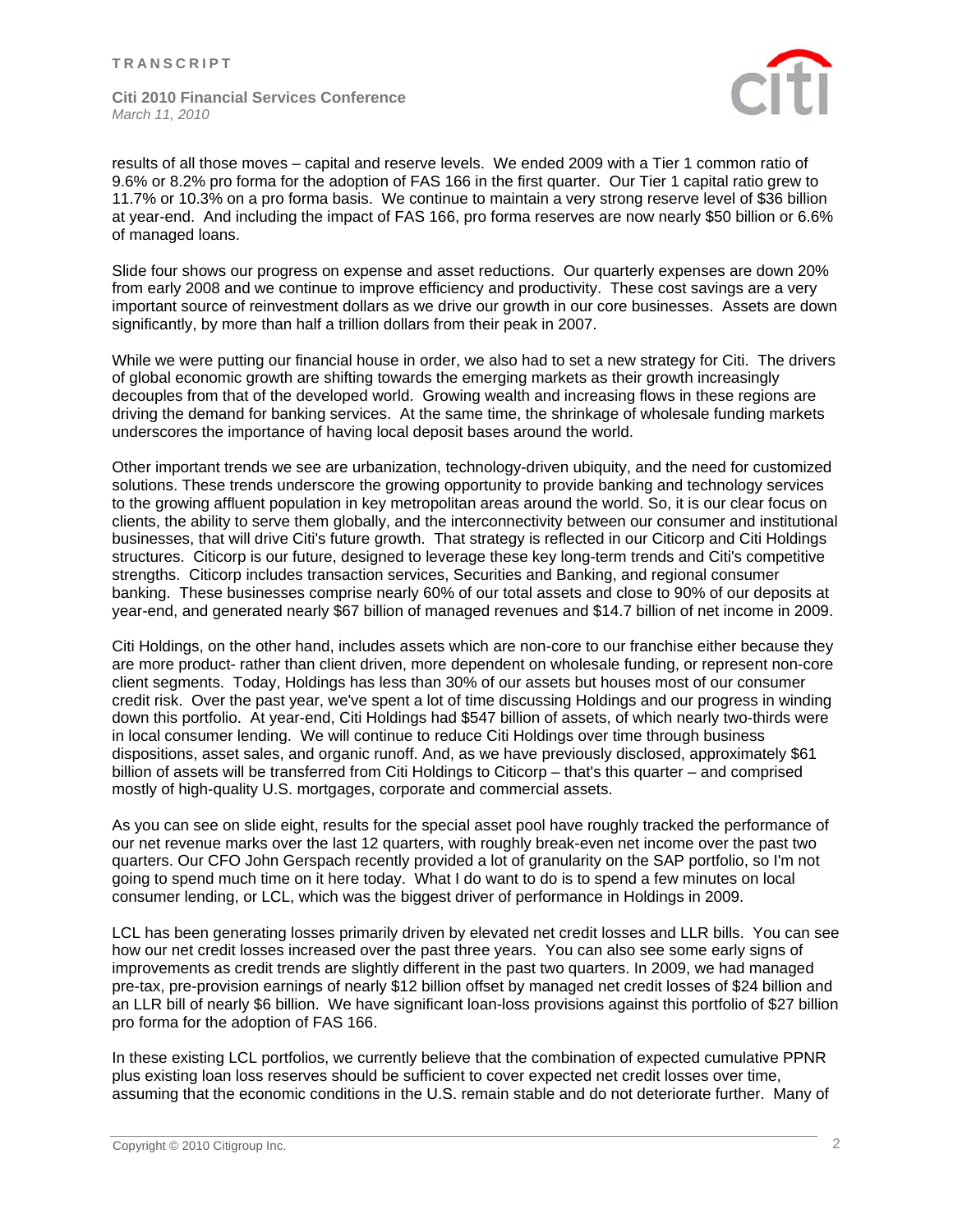

these portfolios remain in operating businesses including partner cards or Citi Financial, which could also be valuable to buyers in a more favorable environment.

So having taken concrete steps to address the issues in Citi Holdings on a long-term basis, it is time to shift our focus to the future, which is Citicorp. Citicorp is America's global bank. And frankly, our clients around the world know we're their global bank as well. No one can serve clients the way we can. Many of our relationships begin with our global capabilities, particularly in the services businesses. This naturally extends to markets and advisory services, as these clients conduct business around the world. Our global presence allows us to extend this network of consumer banking, gathering deposits and generating attractive assets which enhance both our funding as well as our returns.

This together is what makes us the global bank for institutions and individuals. Over nearly 200 years, we have built an unparalleled global network with exposure to the world's fastest growing economies. We serve clients in over 140 countries and we've done business in many of these countries for over 100 years. What this means for us is twofold: first, our international business has a substantial presence in the emerging economies outside the G10. And second, we are a long-established local institution in these markets with deep connections and local knowledge formed by operating there for decades, unlike many firms who have recently focused on the emerging markets, expecting to parachute in and be competitive immediately.

We are uniquely positioned from the emerging markets growth as we already have meaningful scale in these markets. In 2009, nearly 50% of Citigroup's reported revenue and net income were generated in the emerging economies. Looking forward, the emerging market's revenue pool is expected to grow over twice as fast as developed markets, representing the majority of potential revenue growth in coming years.

Now let me turn to the individual businesses in Citicorp. Let's start with our Institutional Clients Group, or ICG, which is comprised of transaction services and Securities and Banking.

In 2009, ICG generated over \$37 billion of revenues and nearly \$13 billion of net income. ICG is the backbone of our global franchise with a physical presence in nearly 100 countries, Securities and Banking offices in nearly 90 countries, and trading floors in 75 countries.

Our transaction services business is the most global and diversified network of any financial institution in the world. This platform took decades to build and is not easily replicated. We serve our clients in over 140 countries and operate a proprietary network in nearly 100 countries. Many peers subcontract in the major emerging markets, frequently to us, because our proprietary network gives us unmatched local market knowledge and infrastructure.

This network is linked together globally to support our clients with the best possible real-time information across geographies to help them manage risk on a global basis. Our client base includes leading corporations, financial institutions, governments, and investors around the world. In 2009, we generated nearly \$10 billion of revenues and \$3.7 billion of net income. Nearly 75% of the revenue and nearly 85% of net income was generated outside North America.

Transaction Services is a high-return business with consistent performance. Over the past five years, our revenues and net income have outperformed competitors with annual growth rates of 20% and nearly 30% respectively, driven by our exposure to the faster growing markets, our unique global payments network, product innovation, and the inherent scale of this business. The business is also an important source of deposit funding, with deposits of \$324 billion at year-end, 75% of which were outside of North America.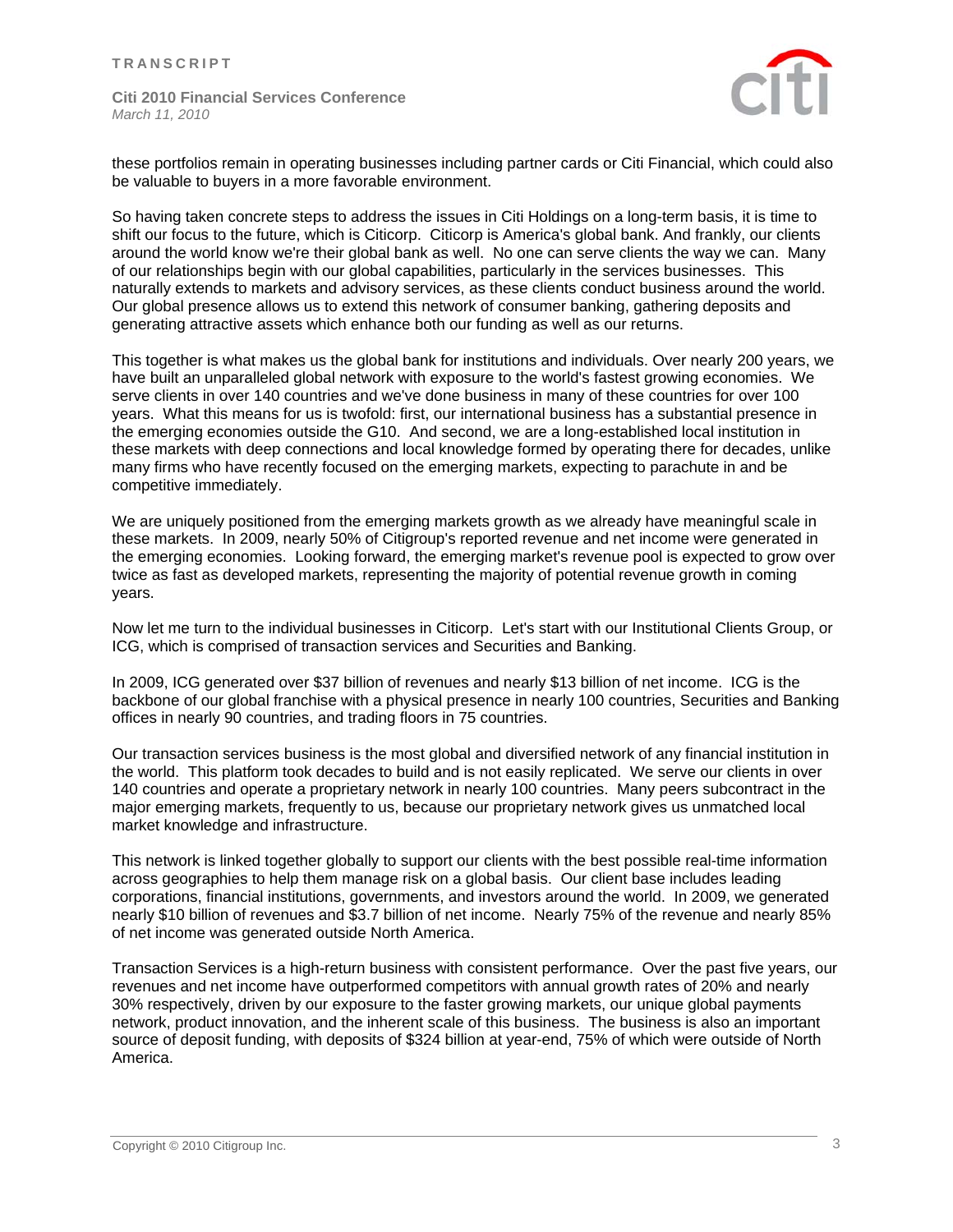

Our clients value this global network; we're the leading user of SWIFT by volume. Over 430 clients use Citi's global network in 21 or more countries and over 60 of these clients use Citi in over 50 countries. And importantly, these Transaction Services relationships help generate significant revenue across Citicorp's other businesses, which I'll talk about a little bit later in my presentation.

Our strategy for transaction services is to deepen our wallet share with existing clients, continue to develop under-penetrated markets, and remain on the forefront of product and technological innovation.

Let me turn to the other part of ICG, which is Securities and Banking, which generated nearly \$28 billion of reported revenue and over \$9 billion of net income in 2009. Despite the enormous challenges of 2009, S&B's record results reflect the strength and resiliency of our client franchise and the benefit of our global footprint, with over 65% of the revenue and nearly 75% of net income generated outside of North America. A differentiating factor for Citi is our significant emerging markets presence. We operate trading floors in 75 countries and execute transactions in over 90 countries. Revenues from our top ten emerging markets grew at an annual rate of nearly 17% for the past three years. We have the leading local markets FX business, with annual revenue growth of nearly 30% over the past three years. And we're the leading debt underwriter in Latin America, and number two in Central Eastern Europe, the Middle East, and Africa.

Going forward, we'll continue to invest in talent and technology. We have integrated our client coverage across the investment bank and the corporate bank. We're making many key hires in technology investments in our markets business. We're closing industry coverage graphs to improve our share of investment banking revenues.

And while the majority of the revenues are in fixed income, both equity markets and investment banking grew significantly last year despite the challenges we faced in 2009. Equity markets revenues, excluding CVA, nearly doubled to \$5.4 billion and investment banking revenues grew by 47% to \$4.8 billion.

Our results demonstrate the global reach and product depth of our relationships. While we continue to serve those clients who need us around the world, our focus today is on a smaller, more profitable client base with complex global needs. Less than 5000 corporate institution clients generate over 85% of our ICG revenues, and not surprisingly, the most profitable clients use Citi across multiple countries and products.

For example, amongst our corporate clients, nearly 1,000 companies currently use our services in over 10 countries. These clients average over \$10 million in annual revenue. And for those clients using our services in more than 50 countries, revenues average over \$30 million. Nearly 1,200 corporate clients use at least eight products with significant overlap across Transaction Services and Securities and Banking. These clients also average \$10 million in annual revenue. and, for those clients using at least 14 products, revenues average over \$50 million. Our strategy for Securities and Banking is to continue to grow underrepresented products to leverage our unique global platform for the benefit of our clients and to deepen our relationships with these clients across more products and more markets around the world.

Let me now turn to our consumer business. Our consumer and institutional businesses are completely interrelated in local markets and this gives us both deposit and asset diversification. Regional consumer banking is in 39 countries spanning North America, Asia, Latin America, Central and Eastern Europe. Regional consumer banking generated over \$29 billion of managed revenues and nearly \$2 billion of net income in 2009, despite the challenge in consumer credit cycle.

Over 50% of the revenues and over 80% of net income was generated outside of North America. Over three-quarters of our branches and 50% of our deposits are also overseas. This global presence allows us to immediately benefit from emerging markets growth. For example, as emerging market economies recovered, our international loan balances grew 13% from the first quarter of 2009.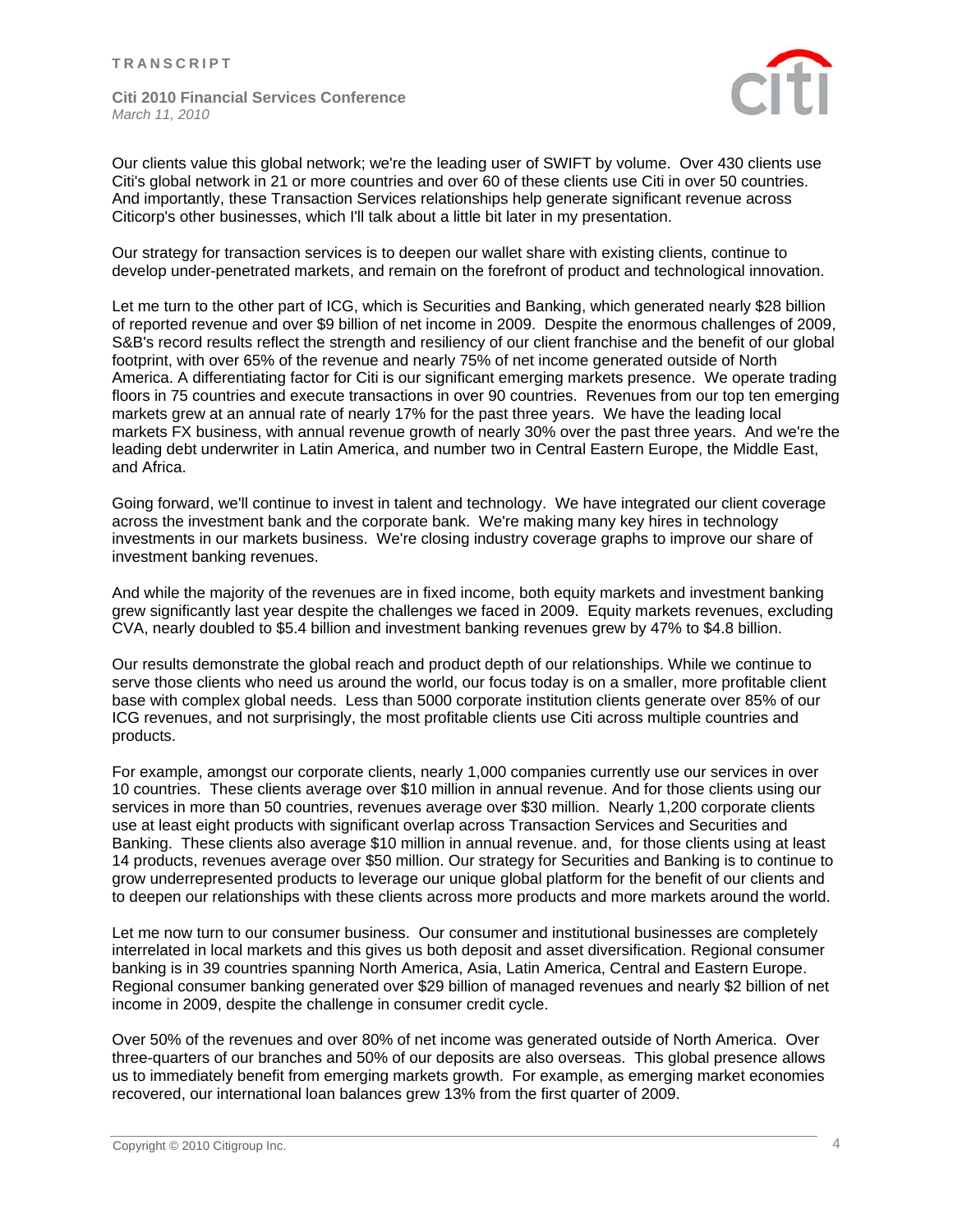

Let me summarize our regional consumer banking strategy: with the exception of a few markets, we target a globally-minded, affluent consumer base in key metropolitan areas within each country. This segment-led strategy allows us to reach the greatest number of target customers with the most efficient branch network. The largest 150 metropolitan areas in the world account for approximately 30% of global GDP. and 1/3 of this metro GDP is in emerging markets with another 1/3 in the U.S.

In emerging markets, GDP tends to be concentrated in metropolitan areas. In fact, China, Brazil, India, Mexico, and South Korea all rank amongst top ten countries in the world by metro GDP.

Moreover, the characteristics of our target customers are very similar across these markets. These affluent, urban customers have similar needs for saving, investment products, and banking technology. This enables us to develop and transfer products, technologies, and cost savings across regions. Success of this strategy is most apparent in our growing Citigold franchise, which targets higher-wealth savers and investors with premium banking services.

Let's turn to North America. By the way, even in North America, we employ a focused metropolitan strategy. Similar to our international businesses, in the U.S., we target a mass affluent, urban customer with a higher propensity to save and invest. We outperform the market in deposit gathering with twice the level of deposits per branch, versus our peers. In addition, the North America business is an important source of deposit funding. Deposits were nearly \$144 billion at year-end, and grew 13% in 2009.

I believe we can do a much, much better job in this business. As you know, I've asked Manuel Medina-Mora, who used to lead our Latin American business, to also lead North America consumer banking, and I expect that within a few months, we'll have a lot to talk to you about in terms of how we plan to optimize this business.

In the cards business, we're the third largest issuer in North America with 23 million open accounts and \$83 billion of managed loans at year-end. The cards business in the U.S. is undergoing a very significant structural shift with the implementation of the Card Act and continued economic uncertainty. What we know today is that the size of the U.S. credit card industry is likely to be smaller in the future, but we're confident that an attractive and profitable business model remains. We also have valuable portions of our business, including the American Advantage portfolio, which we will build upon going forward.

This business model is evolving, but we are working to refine our customer segmentation, improve profitability, and develop a more convenience-based payment solution. Outside North America, our regional consumer bank is primarily focused on higher growth emerging markets. International consumer banking generated over \$15 billion of revenues and \$1.5 billion of net income in 2009. And approximately 90% of these revenues were in the emerging markets, concentrated in countries with the largest potential revenue pool.

As you can see on top-right of this slide, twenty countries represent over 80% of the potential emerging markets revenue pool in consumer banking. And, as you can see on the bottom-right, we're wellpositioned in most of these markets today with the potential to grow in countries such as China, as regulatory restrictions evolve. In most countries, we operate a focused branch network in metropolitan areas. We then leverage our footprint with local distribution partners and alternative banking channels to reach our target consumers. We are a leader in cards internationally, with a top three position in twenty countries and a 10% market share in emerging markets. We serve our mass affluent customers through Citigold, which targets higher wealth consumers and represents around 60% of our international deposits.

One important driver of our consumer banking growth is what we call our Citi at Work program. This actually is a good example of how we leverage our Transaction Services corporate commercial banking relationships to also establish a retail foothold in developing markets. For example, because we handle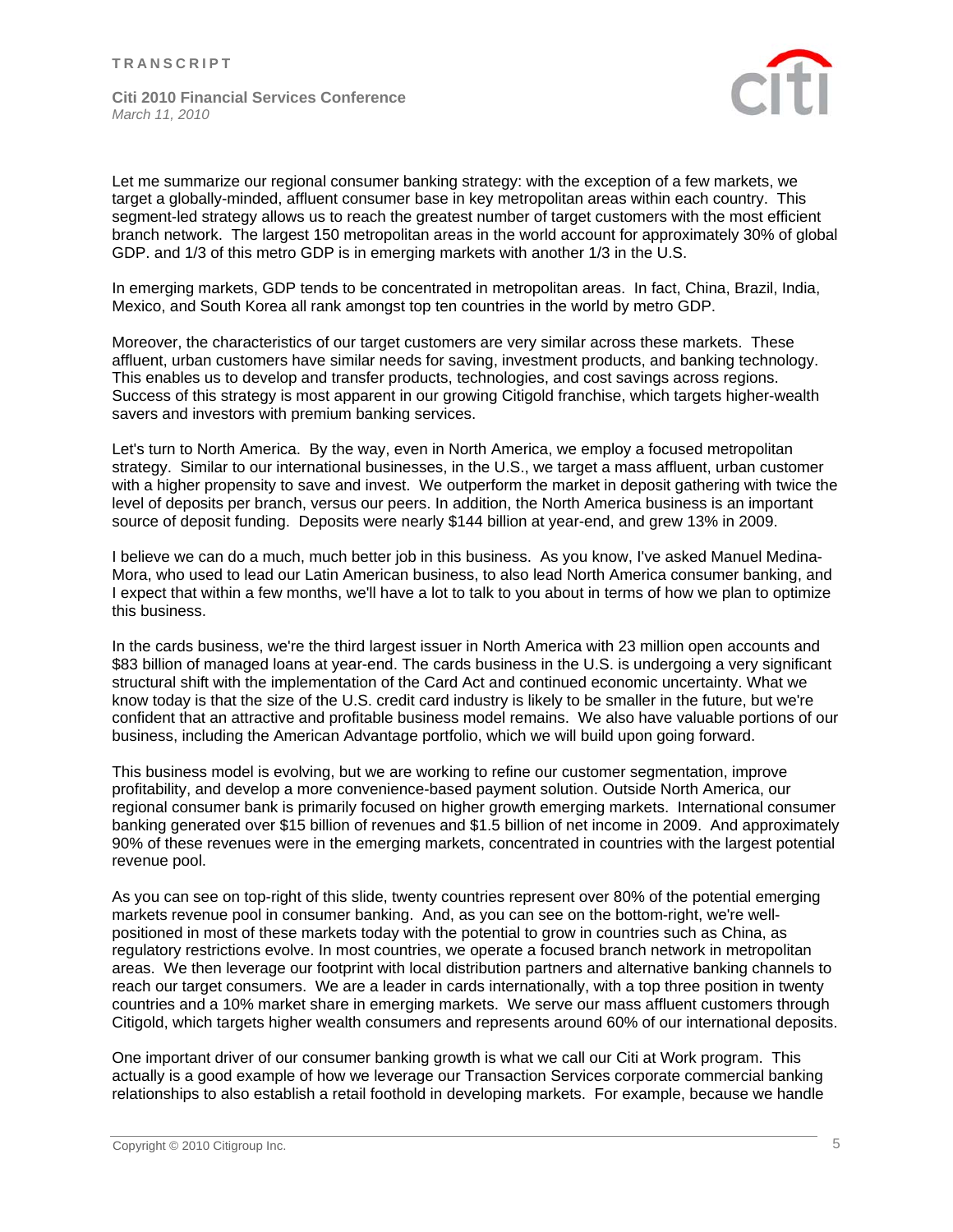

payrolls for so many corporate clients, we're also able to offer direct deposit to their employees, which generates relationships for our consumer bank.

We currently provide services to 4,000 institutional clients, as well as many local commercial banking clients, through which we reach 5.7 million customers across 35 countries. In Russia, for example, we have a relatively new consumer franchise, but we've been serving corporate clients for nearly twenty years. In this market, Citi At Work drove approximately 80% of new-to-bank retail relationships in 2009 and represented 27% of deposits at year-end.

Citi At Work has also driven substantial growth in other markets, including India, Mexico, and Brazil. and, I believe we've just begun to see the power of Citi At Work, and other similar programs, through which we can leverage our institutional relationships to grow our consumer businesses.

Let me now turn to profitability, or return on assets, for each of our businesses.

For the next several slides, I'll look at an adjusted return on managed assets, which excludes loan loss reserve belts and the impact of net revenue marks to get to a more normalized return. The adjusted returns for Citicorp and Citi Holdings do not reflect our Corporate/Other segment, which I'll discuss in a minute. The decline in Citi Holdings returns over the past three years has been driven by high consumer net credit losses on a declining pool of assets. These reflect the concentration of U.S. consumer credit risk in Citi Holdings and elevated credit costs, which will eventually normalize. We have substantial preprovision earnings, and we maintain strong reserve levels of \$31 billion against this portfolio pro forma for FAS 166.

Citicorp returns, on the other hand, grew in 2009 to 1.6%, reflecting earnings growth, asset discipline, and a shift towards more productive businesses. And this is despite elevated net credit losses in our credit card business, particularly in the U.S.

Citicorp returns in 2009 showed continued growth in Transaction Services, which achieved a return on assets of over 6%. We also had strong earnings in Securities and Banking. Higher S&B returns reflect our current focus on profitability and more efficient use of assets.

In consumer banking in 2009, the earnings mix shifted towards high-return international regions. our 2009 results reflect elevated net credit losses in all markets, and you can also see the historical returns in these businesses. We continue to see economic recovery in international markets, particularly Asia and Latin America, where credit trends improved materially in the second half of 2009. We expect returns for North America consumer banking to remain under pressure in 2010, reflecting the U.S. economic environment and the impact of the Card Act.

The attractiveness of our international franchise is apparent when you look at the regional return on assets. North America generated an adjusted ROA of 1% last year – again, reflecting our exposure to U.S. consumer credit – while Asia, Latin America, and EMEA each generated returns of 1.8% or greater. While consumer net credit losses affected all markets in 2009, certain regions benefitted from strong performance across ICG, specifically North America and EMEA generated strong growth in Securities and Banking in 2009 and Asia and EMEA continue to represent a significant share of Transaction Services.

Now, on this slide, what we've done is we've combined Citicorp and Corporate/Other to approximate our business model going forward. Corporate/Other includes global staff functions, operations and technology, treasury, and other corporate activities. This segment also houses our liquidity, including \$183 billion of cash and cash equivalence, and available for sale securities as of year-end. These operations, as well as the large liquidity pool, currently support both Citicorp and Citi Holdings. While we continue to believe it is prudent to maintain higher than normal levels of liquidity in the current environment, these actions have inflated the assets in Corporate/Other and diluted our returns. In total,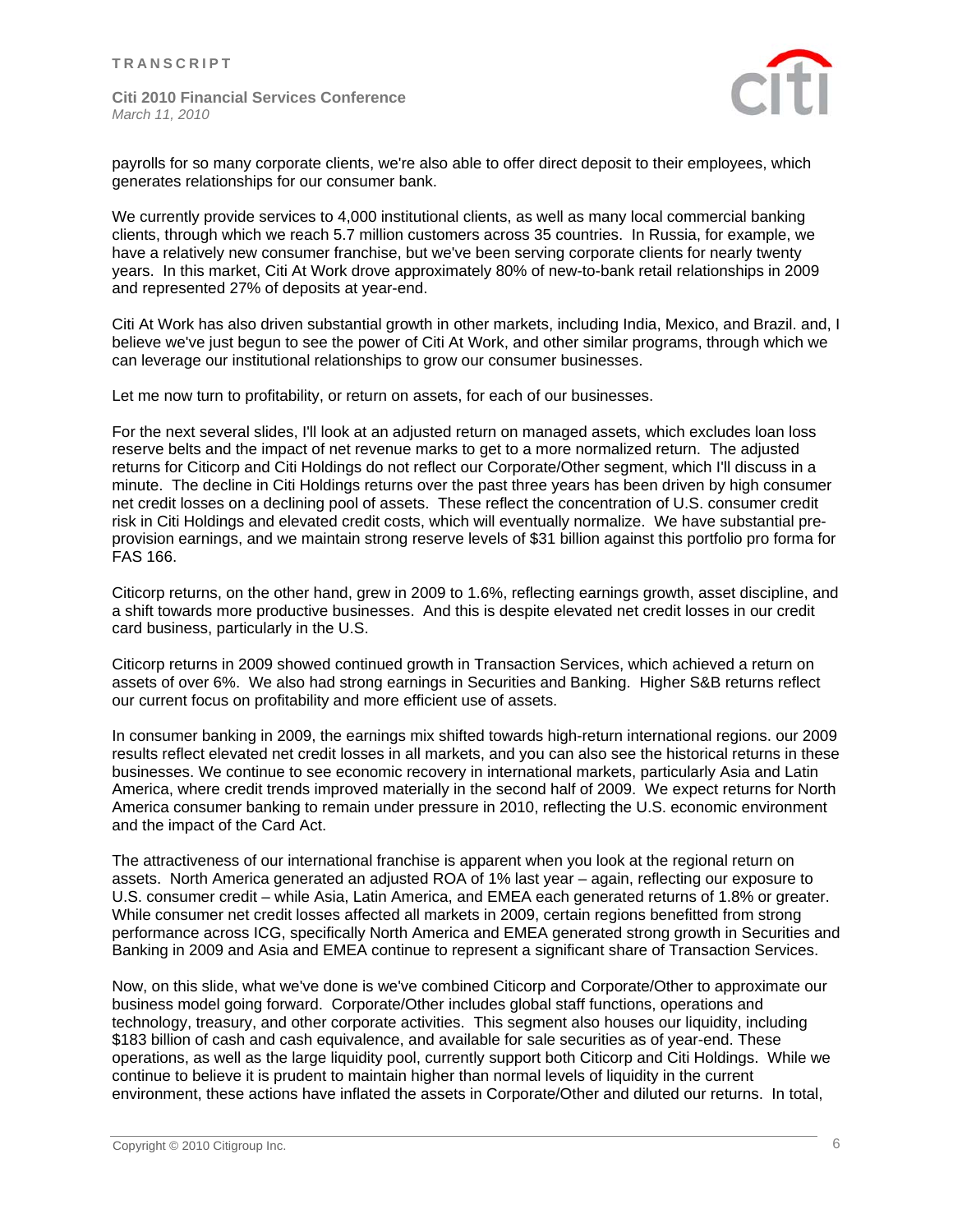

putting Citicorp and Corporate and Other together brings down adjusted returns on Citicorp from 1.6% to approximately 1.2% for 2009.

Our asset trends reflect the continued wind-down of Citi Holdings, growth in Citicorp in the blue, and buildup of liquidity assets in Corporate/Other, which is in the green. At year-end, Citicorp and Corporate/Other combined had nearly \$1.4 trillion of managed assets. We expect to grow these core assets organically. This reflects what we believe to be Citicorp's strong growth prospects and the reinvestment of a portion of the capital freed up by the wind-down of Citi Holdings.

Importantly, we also expect the asset mix to change, with growth in our international operations and the redeployment of liquid assets back into the businesses. In summary, Citicorp and Corporate/Other ended the year with nearly \$1.4 trillion of assets and generated nearly 1.2% adjusted return on managed assets in 2009, which included the impact of high consumer net credit losses and a drag on returns from our higher than normal liquidity. Now, over time, we believe a compound annual growth rate for these assets of around 5% is not unreasonable, particularly given our growth opportunities in emerging markets. We also believe, over time, that we can generate a total return on assets of between 1 1/4 and 1 1/2%. And as I discussed earlier, for Citi Holdings, we currently believe that the combination of expected cumulative PPNR for the LCL segment plus existing loan loss reserves should be sufficient to cover expected net credit losses in the LCL portfolio over time, assuming economic conditions in the U.S. remain stable and do not deteriorate further.

Let me wrap up by saying that Citi today is indeed a fundamentally different company than it was two years ago. In Citicorp we have a very clear strategy and that is to serve our clients in three businesses: Transaction Services, Securities and Banking, and Regional Consumer Banking. We have a singular focus on our clients with a unique ability to bring the world to them through our global network and product innovation. Nearly 50% of our business is in emerging markets, giving us significant exposure to the world's fastest growing economies.

In Holdings, we have the funding, we have the liquidity, and we have the capital to unwind this portfolio methodically, which is exactly what we've been doing. We have a solid financial foundation, and we're well-positioned to return to sustained profitability.

I appreciate your time today, this afternoon. I'm going to have John Gerspach come up and join me up here. I know a few of you are going to have questions, and John will be delighted to answer them.

First question for John.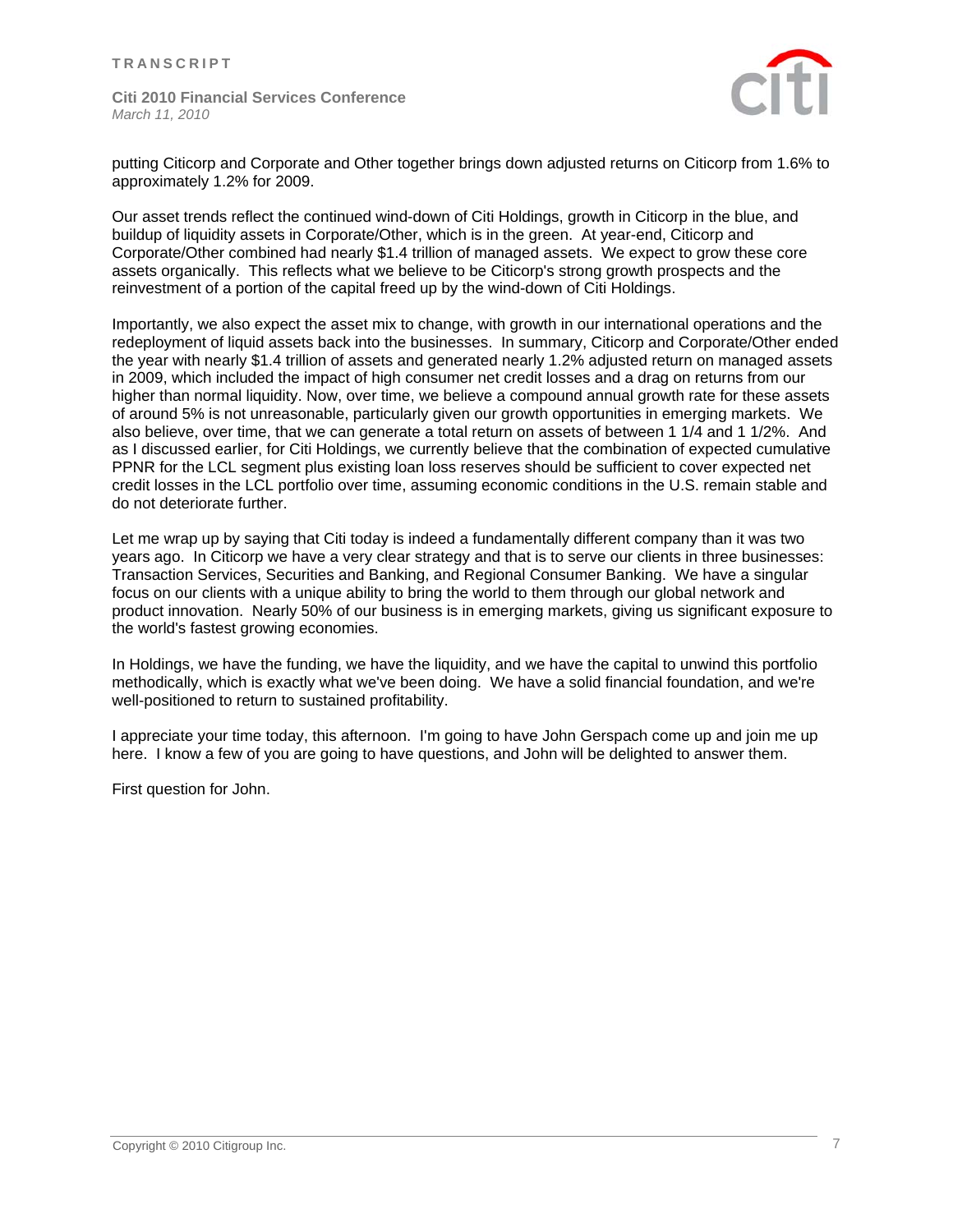

# **QUESTION AND ANSWER**

**SPEAKER 1:** Getting to Share Count, before I came down this morning, I looked on Bloomberg and it said 29 billion shares. What's the potential for further dilution from warrants and conversion of preferred, and what's the worst-case scenario for that share count?

**VIKRAM:** John, I don't know – I think it's 28 and change – but why don't you talk about what's already outstanding?

**JOHN:** The simple answer to your question is, compared to where we have come from, from 5.5 billion shares outstanding to 28 1/2, the odds of further dilution are fairly small on that scale. So, warrants and the conversion of certain shares are really going to have very little impact on the 28.5 billion shares outstanding.

**SPEAKER 1:** I mean, could you see 31, 32 billion shares in total, or is it more like 29-30?

**JOHN:** It's more like 30-ish.

**VIKRAM:** That includes what?

**SPEAKER 1:** Well, a billion is a lot, so –

**JOHN:** I understand, but you're trying to get me to 31-32, and I don't see us going that high, but then again, if you had asked me five years ago, I never would have said we'd be at 28 1/2, either.

**VIKRAM:** That's why John gets to answer the questions.

**SPEAKER 2:** You had mentioned both at the outset, in your comments, and at the end of it, that you're becoming less product-focused and more customer-focused, but I didn't see a lot on that in between. Could you talk about how what specifically you're going to be doing beyond the words to become more consumer, more customer-focused?

**VIKRAM:** Okay, that one's easy. So, let's separate that out – let's start with our institutional client businesses. And a big part of what we're doing is focusing on these 5,000 clients who represent 85% of the revenues of ICG, and we're doing it by making sure that every client has one relationship manager point, where that person's responsibility is to deliver all of Citi to that client and make that happen internally. Not a new idea, but it just has to be implemented, and we're in the process of doing it.

One of the results of that is we're combining our corporate and investment banking people so that we have a unified face to corporate clients. That becomes the coverage force, and what I can tell you is I'm seeing this work on the ground, and we believe, by the way, the potential of doing that correctly is significant.

So we've started. It's not where I want it to be, and that represents, to me, good potential going forward. Now, when you get to – let me get to the consumer side. And what I will tell you is a Citigold proposition outside of the U.S. has almost always really thought about the client first. And they're really very good with their platforms, their products, of serving every individual client the way they ought to be, with one point of contact and a holistic view. In the U.S., over the last many years in the consumer bank, we went to a product-based strategy. There was a bank, then there was a card business, and then there was a mortgage business, and then there was a student loan business, then there was an auto loan business. Every one of them runs separately as products and the bulk of that is in Citi Holdings, and the bulk of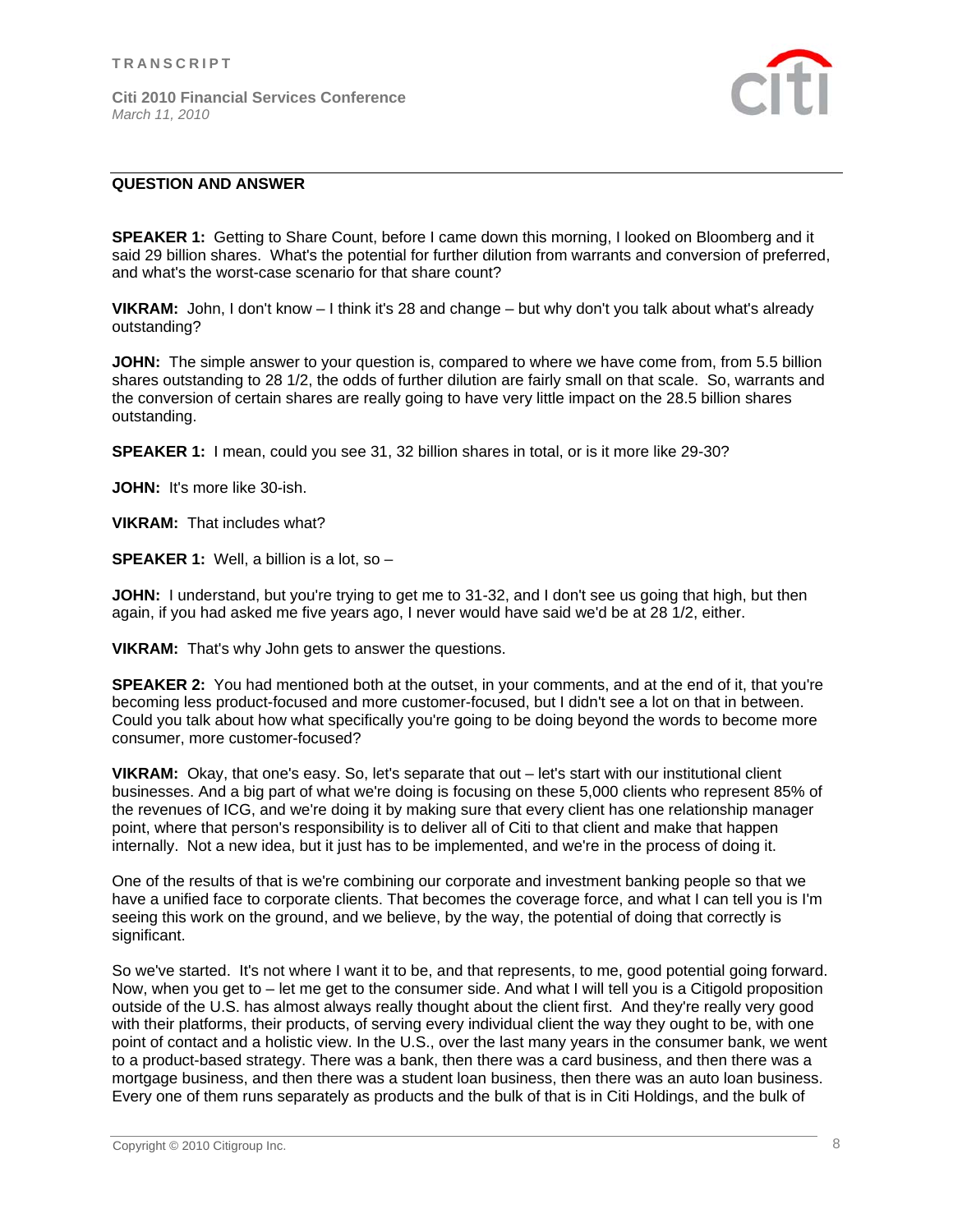

those businesses are really not the businesses that we believe are going to be profitable for us in the right environments or really not core, is more the better way of saying that.

And the result of all of that is what we're doing in the U.S. consumer bank is we're shifting that to completely being focused on clients but to do that, in a consumer bank, it requires back-end technology, it requires front-end technology, it requires retraining, it requires segmentation of clients. Now that work was started extremely well by Terri Dial and she's done a good, good amount of it, but we've got a ways to go on that, which is one of the reasons why I said this is one of those businesses where I think we can do a lot better, and Manuel is exactly the right person to get us there.

Now, Citi At Work is an interesting example. The reason I put that up there is that's One Citi At Work, meaning that it is the institutional corporate client working with our consumer bank on the other side, putting it all together so that we can deliver not only institutional products, but institutional consumer products for our clients. So, as much as this is talked about – and you sitting out there are never going to know how well it's going to be executed on – but what I can tell you is we think just harnessing what we have and putting it all together and delivering in one Citi is a big opportunity for us.

**SPEAKER 3:** (inadudible) --determine what the exact core earnings per share are. I've kind of gotten lost in the math; pre-tax, pre-provision, per share.

**VIKRAM:** Well, we purposely didn't give you those numbers. But we gave you a roadmap. And then it gets to share count, and then it gets to when: this year, now, next year, when, etc. ? So there are lots of things that you are going to have to think through. I mean, one of the things that I've said, and I say internally, is that when the cycle turns, it really turns. And when you have \$50 billion in reserves, and when you have our growth strategy being pre-funded because we're selling down Citi Holdings to grow Citicorp - and so it's not an aggregated increase in balance sheet – and then when you have the capital levels we have, and the earnings power we think we're going to have, at some point down the road, we're going to have to figure out what to do with all this capital.

And that then gets to, you know: where are you going to put it to work? How are you going to put it to work? And of course nobody, today, wants to talk about anything about excess capital. But it is still out there, so we're going to leave that one to you.

**SPEAKER 4:** Okay so, going back to the excess capital question: I mean, if Citi Holdings is, what \$540 billion, roughly –

### **JOHN:** 547.

**SPEAKER 4:** Right, so if you just pretend like it was capitalized at 6% or 5% or something like that, it's actually more on a Tier 1 basis. You know –

### **JOHN:** 5%, 6%?

**SPEAKER 4:** Okay, 8. That's \$30 billion, potentially, in excess capital. If Citi Holdings winds down in itself without any incremental loss, because you said the pre-tax, pre-provision and the reserves would fully offset any potential loss, cumulative loss content –

**JOHN:** Under a stable economic condition without further deterioration.

**SPEAKER 4:** Right, but I mean, is that the right thinking--?

**JOHN:** For LCL.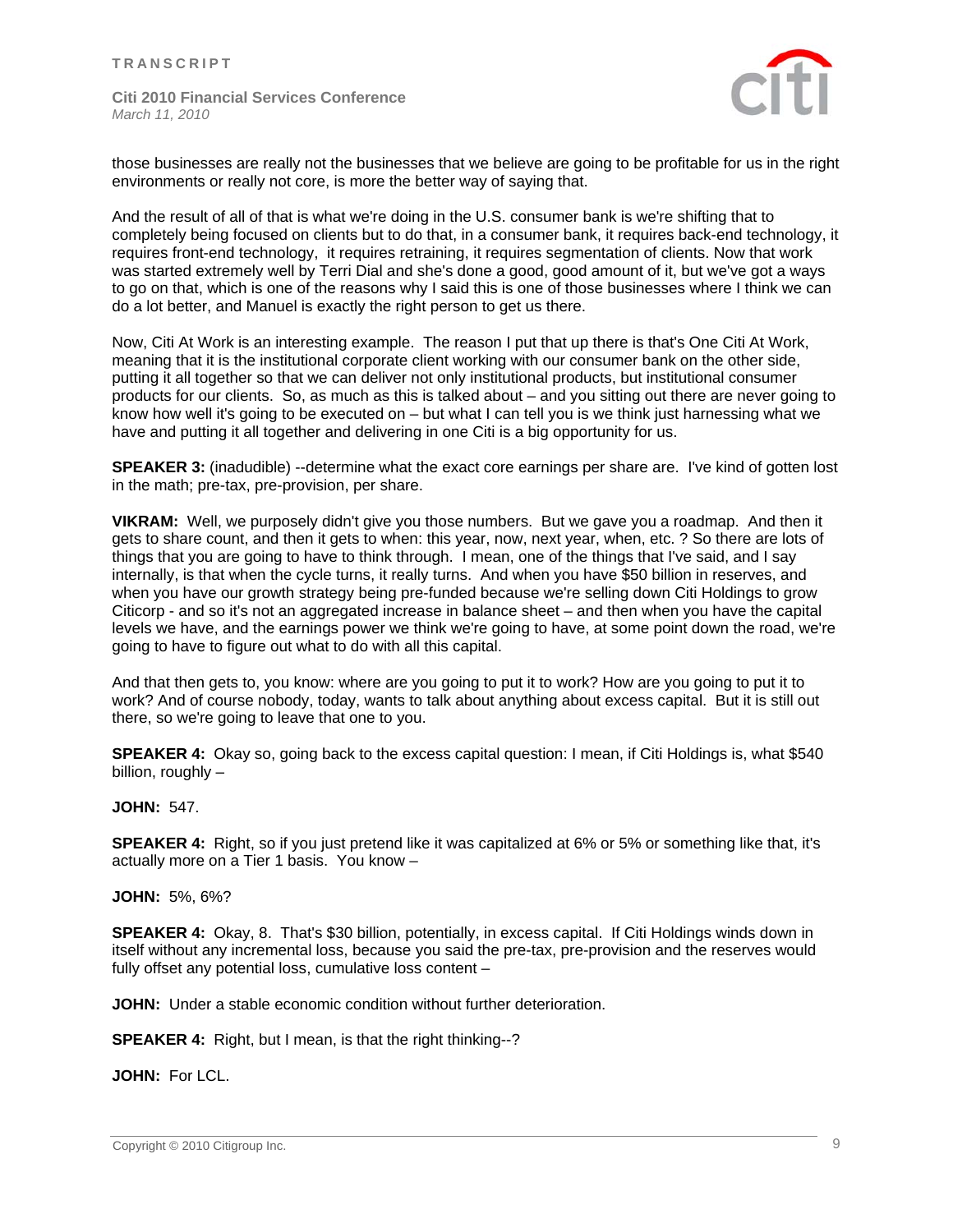

**SPEAKER 4:** No, that's for Citi Holdings in aggregate.

### **VIKRAM:** Right.

**SPEAKER 4:** Okay, right. Okay, so there's two questions, then: number one, what's the potential for loss content in Citi Holdings outside of LCL? And it also gets to my second question, which is: who's going to buy some of these stranded assets, like Citi Financial and you mentioned that's not core, you'd like to sell it, but it's wholesale funded, and I'm not sure exactly who's capable of doing something like that. Or, is it just going to wind down over a long period of time?

**VIKRAM:** Let me see if I can take a crack at that, and then John, see what you want to do here. The other parts of Holdings, other than LCL, which we just talked about, is brokerage, and you know the dynamics on that, so we don't need to spend time on that; then the rest of the SIP portfolio, which is why the slide up there was really important, because the net income follows net marks, and you've seen what's been happening there. And so, which therefore was the reason why I focused on LCL and gave you the prospective we have on the LCL and what's going on with reserves in the PPNR versus expected net credit losses.So, that's the story, okay? Now, you and I know these are economically sensitive assets. As jobs start getting created in the U.S., there's going to be an impact on these assets, and that is the impact, by the way, that everybody's going to have. Now, we call this Citi Holdings. There are other institutions who'd call them core, because these are the same kind of assets, not too dissimilar from what people have on their balance sheets, so I can't imagine that as the economy changes, we're going to be any different, from that perspective.

The wonderful thing about something like Citi Financial we talked about Cards, and said, "Okay, Cards balances are going to go down across the industry because of the Card Act and redoing of credit standards. There's going to be a huge part of America that's not going to be served. Who's going to provide them credit? Where are they going to go?" And by the way, the household version has been shut down slowly. Does American General still have one? I don't know if they did, but then the only one left of this kind in any size is Citi Financial, as an example. And so, it's something that we believe could be valuable over time, but you're right – it's an asset generation machine; it's not a funding generation machine.

And if the markets remain in the state they are, where funding is hard to get for a very long period of time, and if the jobs picture improves, then we've got a great asset on our balance sheet that's going to perform well by throwing out earnings and having value. If on the other side, as that happens – as the economy improves and the jobs improves – if it unlocks funding markets, then I don't think it's that much of a stretch to imagine there are a lot of people who would like the ROA generation capability of a business of that sort, given how much it can serve the underserved part of America going forward. That's sort of the plan.

Okay right there, first.

**SPEAKER 5:** You had mentioned in the past that one of your goals was a return to sustained profitability. So I was curious if you can update us on the timing of that and also your comfort around when it happens, if it is indeed sustainable and how to think about those things.

**VIKRAM:** So, think about profitability as being the equation that matches earnings on Citicorp against performance of Citi Holdings. Those are the two dynamics. We just talked about Citicorp today in detail; I wanted you to know last year we earned \$14.7 billion in that business. And so, it is: what happens to these earnings versus what is the performance of Citi Holdings. Which is why we also talked about LCL today, as well. So our view is on any long-term basis, as Citi Holdings assets start coming down, as the economies around the world start doing what we think they're starting to do, that there should be a crossover. But, I can't tell you exactly when; on a short-term basis, I'm still at saying that it's the earnings against losses here. Longer term picture is very clear. You want to add anything there?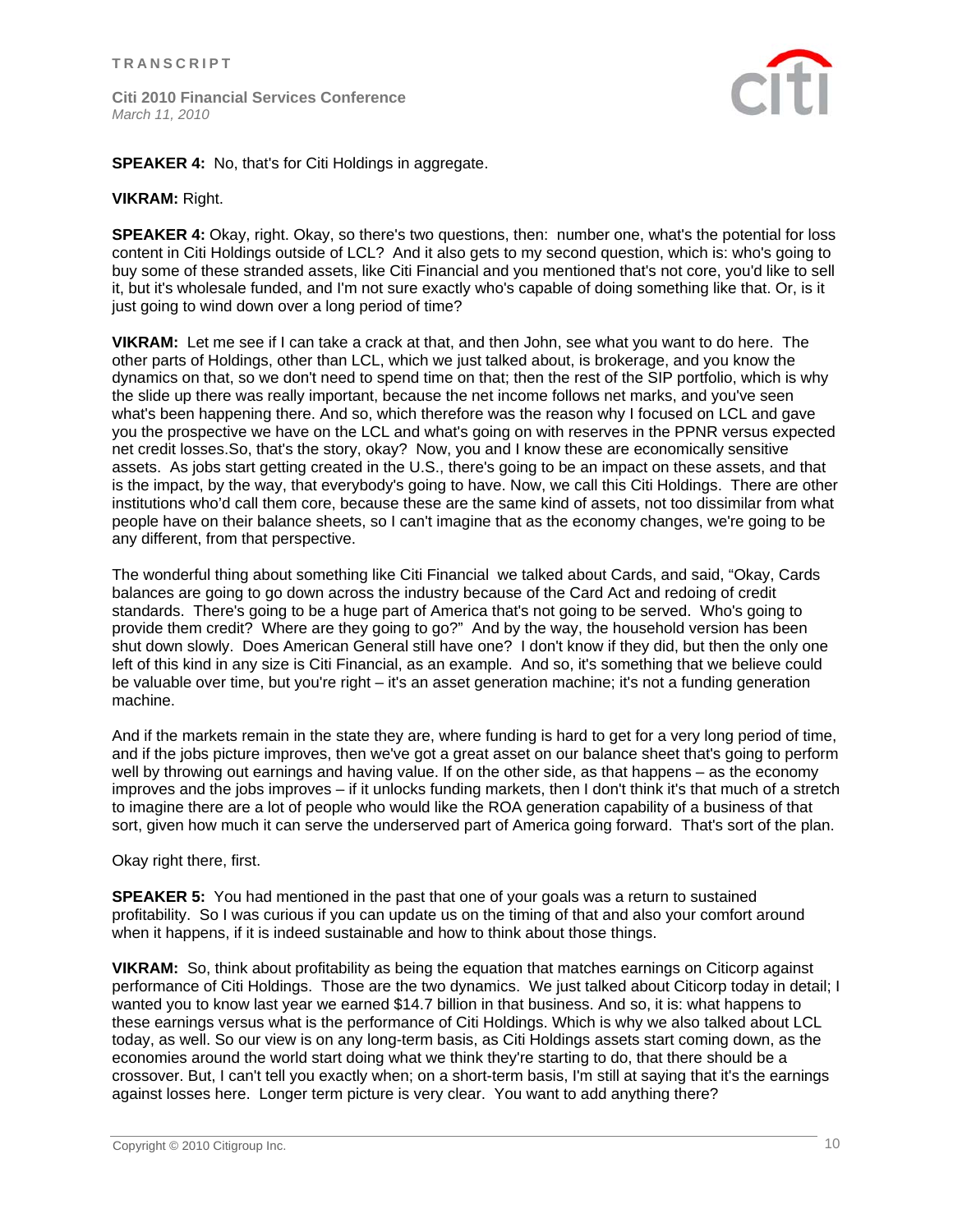

**JOHN:** I'm not going to give a date, no.

**VIKRAM:** A couple down here. Oh, there's one here, go ahead.

**SPEAKER 6:** [inaudible] --the government sale of shares. Was the preferred offering this week part of that in any way, shape, or form, or have you had discussions with them? And do you think they'll handle it in a more-- in a better way than perhaps they handled it– the potential sale in the fall?

**VIKRAM:** Yeah, no. The raising of the preferred had nothing to do with the government's ownership of stock; they're completely unrelated. As far as the government is concerned, they've made it very clear they want to settle, and they want to be selling over the next year or 12 months is what they said last – a couple months ago. And they have a lock-up, and the lock-up expires on March 16th. And after that, they're free to do what they want to do. And I think given what the economy is, given where the stock is, I wouldn't be surprised if they would actively think about doing something like that.

**JOHN:** They'll certainly have to file a Shelf Registration Statement before they do anything, so – you'll know.

**SPEAKER 7:** Yeah, in your presentation, you mentioned your revenues and net income coming from outside North America, I think. Given that the politics are driving a lot of risk in the banking sector, what in your mind are the pros and cons of not really having a U.S. franchise that is close to home?

**VIKRAM:** The one thing that is emerging around the world is a clear sense of the interrelationships of the global economies; as much as we thought they were interrelated, it's nothing compared to where it's going. When you look at what's driving our GDP growth, of course it's the stimulus, of course there's some inventory restocking, but where is it coming from? A lot of it is also coming from exports. We're exporting more around the world.

And so, we can't escape – all of us here, whatever we want to believe – the fact that we're going to have to rely on the foreign consumer, and the emerging markets consuming more and being a market for our products if we want to grow, and that our growth is going to be linked to somehow linking our wagon to global economic growth. That's a fact. That's where we are.

Now, anything can happen, as I said. There can be ten Googles, or lots of different things that can change that picture, but that's where we sit; that's what it looks like. And by the way, if you want to do that, you want an ally, and we're the best ally an American business has when they want to think about the world outside of the U.S. And we're putting this to work.And I'm not talking about the large businesses and the big numbers, I'm talking about small businesses. We have commercial banking clients who are saying, you know, "Can I get a connection in Singapore?" And guess what? Yeah, we have a commercial banking client on that side; let me connect you to that person. It can actually work.

So, a lot of these things are very important. So, for anybody who wants to look beyond the headlines and get into a thoughtful discussion, we're a real asset as a company to a lot of our clients who are here in the U.S. who realize they need to tap foreign markets. By the way, similarly, here in the U.S., we still need to tap foreign capital flows. We do both. It's a core part of our model, and I think when you sit down and really go through it, most people understand that.

**JOHN:** I'd actually argue we have a very strong U.S. franchise.

**VIKRAM:** In addition.

**JOHN:** Yeah.